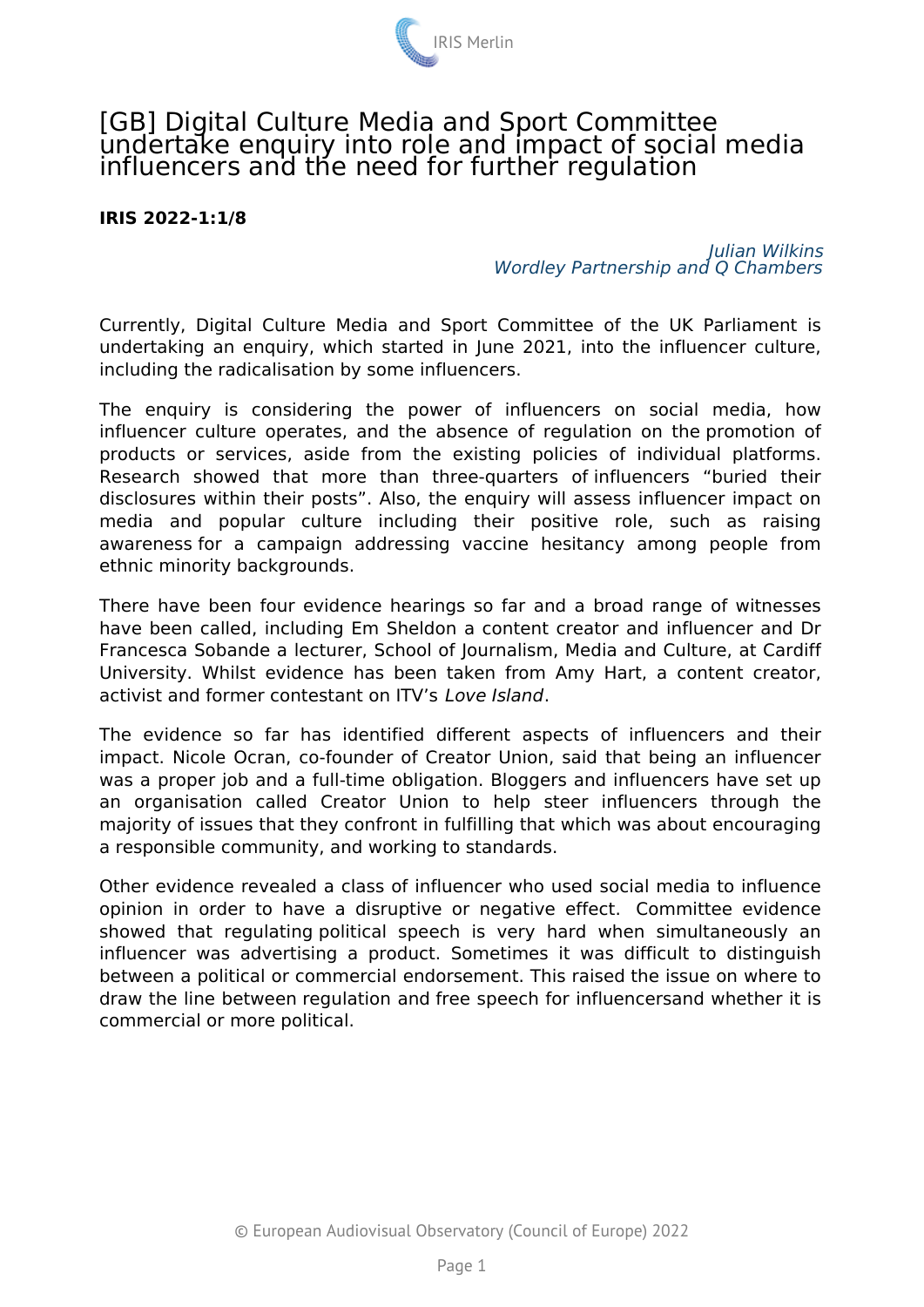There is the problem of disinformation for hire, where influencers to spread disinformation, including about COVID-19. Another p identifying the funding of political influencers who are paid or red organisations that are totally unaccountable or impossible to public debate. The issue had to be understood in the context platform policies when addressing influencer marketing.þÿ

Even though social media platforms have differing methods of scr fake news and disinformation, some influencers have develope avoid AI (Artificial Intelligence) detection such as using dece example QAnon using numbers instead of letters.

Other identified ways to disseminate disinformation and m campaigns operating are through more covert strategies. E include asking questiaomsjust asking a queTshteonCommittee heard evidence that an influencers' aim is not necessarily to persu doubt.

Another identified strategy is to use phraasmessissancihing a sa: personal anecdote or an anecdote about O ane free madinple given to the Commit was the effect of Nicki Minaj, a rapper and pbpSsipntgerthewho c 2021 tweeted to her followers about an unidentified cousin s f who was dumped at the altar by his bthied evaboeccion unersiones by for COVID-19, allegedly made his testicles swell. Trinidad an minister said two days later the claim was debunked after being in

Another issue highlighted in the enquiry is the fact that the p certain influencers, or by features of the internet which have mad for harassment to occur, are the same people who are targeted b regard to the demonetisation of content.

The last hearing of evidence was on the 25 November 2021 and are awaited. A previous select committee enquiry on the harm gave rise to the current Social Media Bill, which intends to leg speech on social media. Whether the current committee enquiry a impact will lead to further regulation remains to be determined.

Influencer culture. Inquiry. UK Parliament

[https://committees.parliament.uk/work/1126/i](https://committees.parliament.uk/work/1126/influencer-culture/)nfluencer-culture/

Influencer culture. Inquiry. UK Parliament

[https://committees.parliament.uk/work/1126/i](https://committees.parliament.uk/work/1126/influencer-culture/)nfluencer-culture/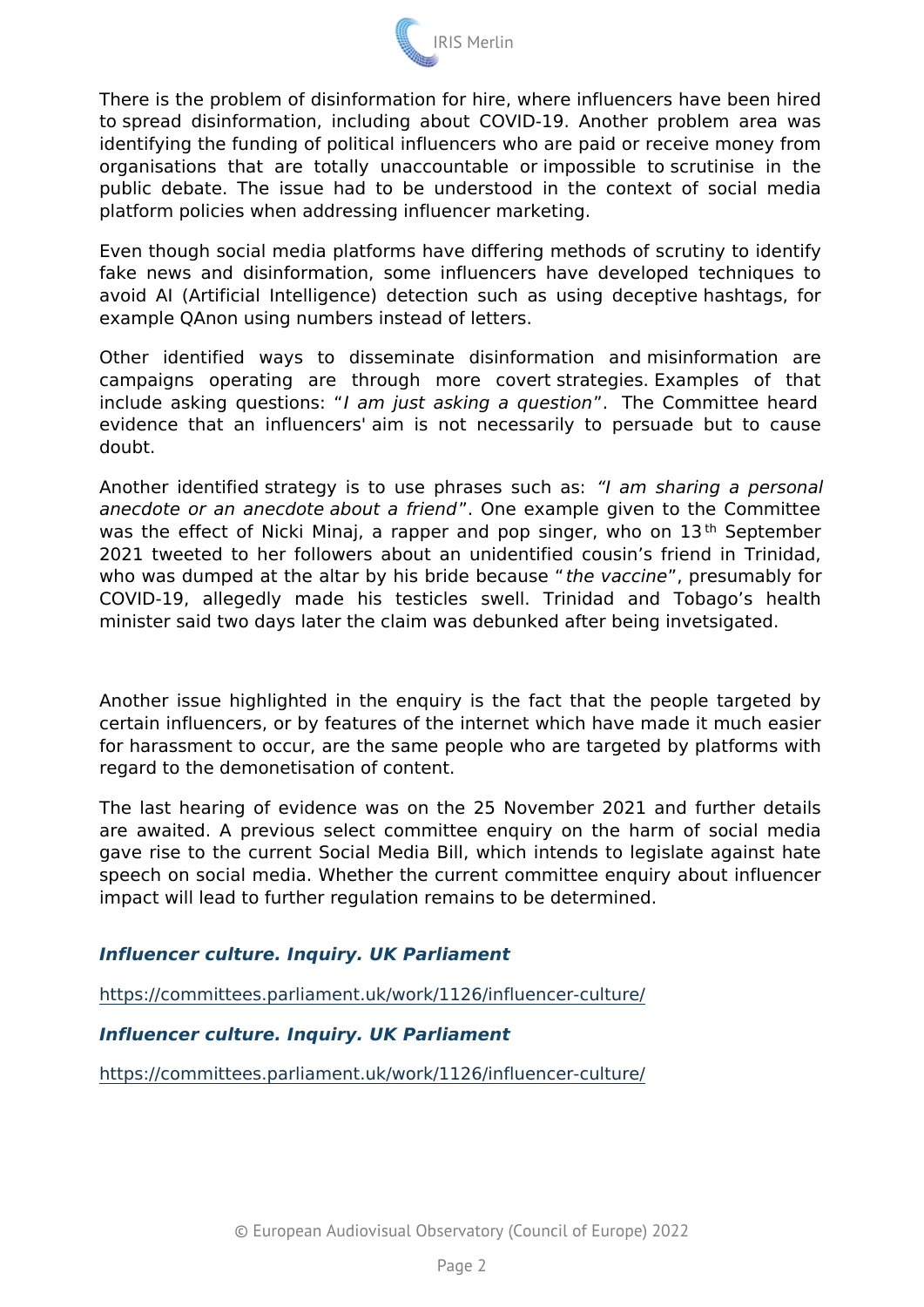Influencer culture. Inquiry. UK Parliament

[https://committees.parliament.uk/work/1126/i](https://committees.parliament.uk/work/1126/influencer-culture/)nfluencer-culture/

Influencer culture. Inquiry. UK Parliament

[https://committees.parliament.uk/work/1126/i](https://committees.parliament.uk/work/1126/influencer-culture/)nfluencer-culture/

Influencer culture. Inquiry. UK Parliament

[https://committees.parliament.uk/work/1126/i](https://committees.parliament.uk/work/1126/influencer-culture/)nfluencer-culture/